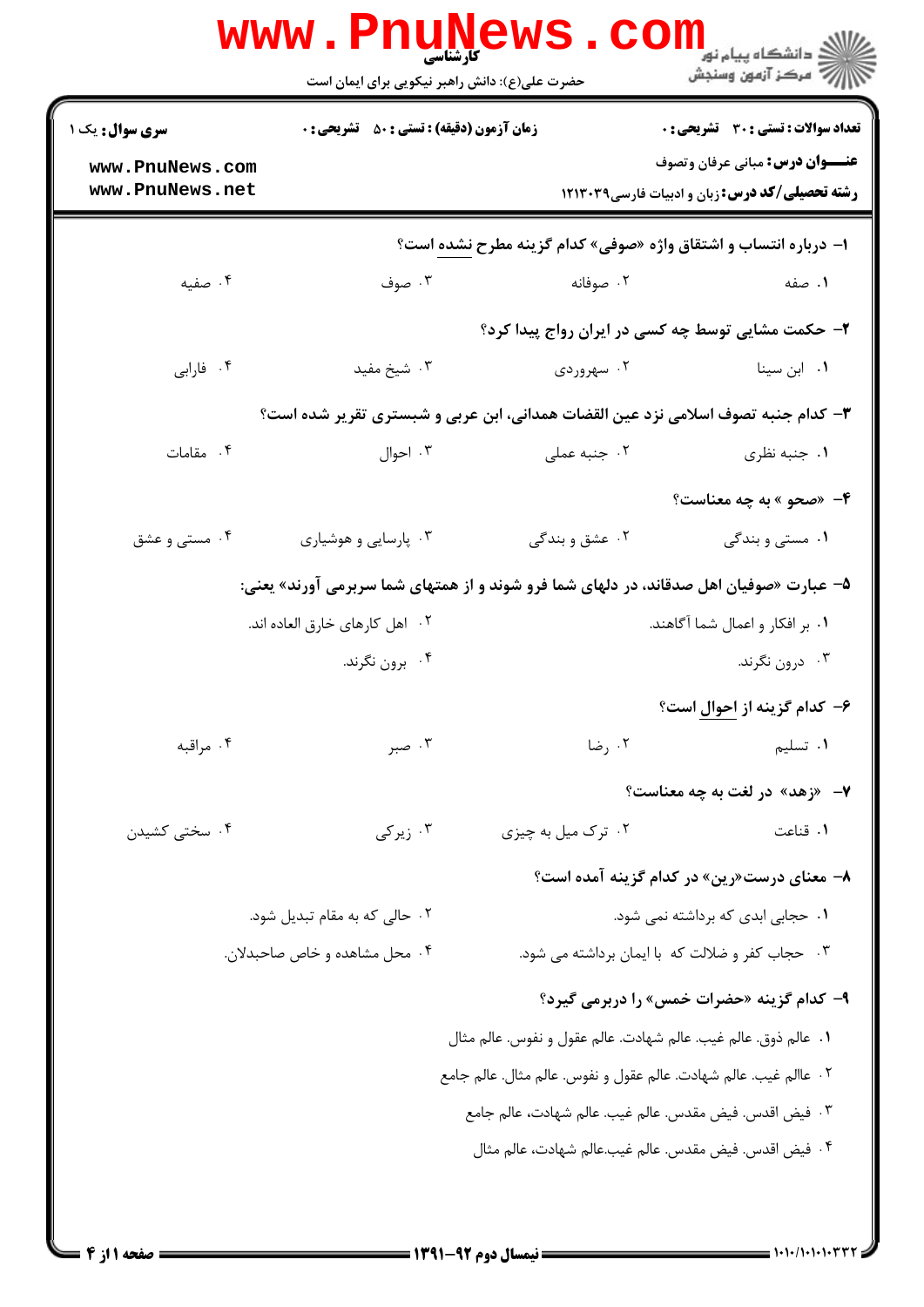|                                    | <b>WWW . PITUI</b> N<br><b>کارشناسی</b><br>حضرت علی(ع): دانش راهبر نیکویی برای ایمان است                                     |              | <mark>ڪ دانشڪاه پيام نور</mark><br>ج آ مرڪز آزمون وسنڊش                                         |  |
|------------------------------------|------------------------------------------------------------------------------------------------------------------------------|--------------|-------------------------------------------------------------------------------------------------|--|
| <b>سری سوال : ۱ یک</b>             | <b>زمان آزمون (دقیقه) : تستی : 50 ٪ تشریحی : 0</b>                                                                           |              | تعداد سوالات : تستى : 30 قشريحى : 0                                                             |  |
| www.PnuNews.com<br>www.PnuNews.net |                                                                                                                              |              | <b>عنـــوان درس:</b> مبانی عرفان وتصوف<br><b>رشته تحصیلی/کد درس:</b> زبان و ادبیات فارسی۱۲۱۳۰۳۹ |  |
|                                    | ∙ا− کدام صوفی با تألیف آثار فراوان، سرایش اشعار عرفانی و وضع اصطلاحات عرفانی، تصوف را به نوعی فلسفه تبدیل کرد؟               |              |                                                                                                 |  |
| ۰۴ ابن عربی                        | ۰۳ عراقی                                                                                                                     | ۰۲ سهروردی   | ۰۱ شبستری                                                                                       |  |
|                                    |                                                                                                                              |              | 11- معنى لغوى «عقل» كدام است؟                                                                   |  |
| ۰۴ امر و نهی                       | ۰۳ منع و نهي                                                                                                                 | ۲. تاج       | ۱. گردنبند                                                                                      |  |
|                                    |                                                                                                                              |              | ۱۲− صوفیان از گفتن«لااله الا انت» چه قصدی دارند؟                                                |  |
|                                    | ٢. اثبات واحديت                                                                                                              |              | ۰۱ اثبات احدیت                                                                                  |  |
|                                    | ۰۴ خدا را در مقام اتحاد ديدن                                                                                                 |              | ۰۳ اثبات شهود و ظهور                                                                            |  |
|                                    |                                                                                                                              |              | 13- مشایخ اهل فتوت را چه می نامیدند؟                                                            |  |
| ۰۴ عیار                            | ۰۳ مطوعه                                                                                                                     | ۰۲ فتی       | ۰۱ اخی                                                                                          |  |
|                                    |                                                                                                                              |              | <b>۱۴</b> – کدام گزینه به معنای «هیام» است؟                                                     |  |
|                                    | ۰۲ محبتی که به دیوانگی کشد.                                                                                                  |              | ۰۱ آرزومندی که باعث بیماری شود.                                                                 |  |
|                                    | ۰۴ محبت باطنی محبتی که موجب گریز عقل شود.                                                                                    |              | ۰۳ حب فراوان که به قلب رسد.                                                                     |  |
|                                    |                                                                                                                              |              | 15- چه کسی را« طاووس العلما» و «سیدالطایفه» می خواندند؟                                         |  |
|                                    | ۰۲ ابوالحسن نوری                                                                                                             |              | ۰۱ بایزید بسطامی                                                                                |  |
|                                    | ۰۴ حکیم ترمذی                                                                                                                |              | ٠٣ ابوالقاسم جنيد بن محمد                                                                       |  |
|                                    |                                                                                                                              |              | ۱۶- کدام یک طرفدار تجرید و تفرید کامل است و در تخریب عادات می کوشد؟                             |  |
| ۰۴ محاسبی                          | ۰۳ صوفی                                                                                                                      | ۰۲ قلندری    | ۱. ملامتی                                                                                       |  |
|                                    | <b>۱۷- حافظ در بیت زیر به چه چیزی درباره خانقاه اشاره دارد؟</b><br>«رطل گرانم ده ای مرید خرابات / شادی شیخی که خانقاه ندارد» |              |                                                                                                 |  |
| ۰۴ فقر و درویشی                    | رواج و رونق $\cdot^{\mathbf{v}}$<br>۰۲ فساد و زوال معنوی                                                                     |              | ۰۱ خدمت و طهارت                                                                                 |  |
|                                    | ۱۸- خرقه ای که آن را از یک شیخ می گیرند و به منزله ورقه هویت اوست چه نام دارد؟                                               |              |                                                                                                 |  |
| ۰۴ خرقه ارادت                      | ۰۳ خرقه تصرف                                                                                                                 | ۰۲ خرقه تبرک | ۰۱ خرقه ولايت                                                                                   |  |
|                                    |                                                                                                                              |              | ۱۹- با توجه به حال و جلسات سماع، گزینه متفاوت را مشخص کنید:                                     |  |
| ۰۴ تهلیل                           | ۰۳ وجد                                                                                                                       | ۰۲ ذوق       | ۰۱ مکاشفه                                                                                       |  |
|                                    |                                                                                                                              |              |                                                                                                 |  |

 $= 1.1 - 1.1 - 1.1 - T$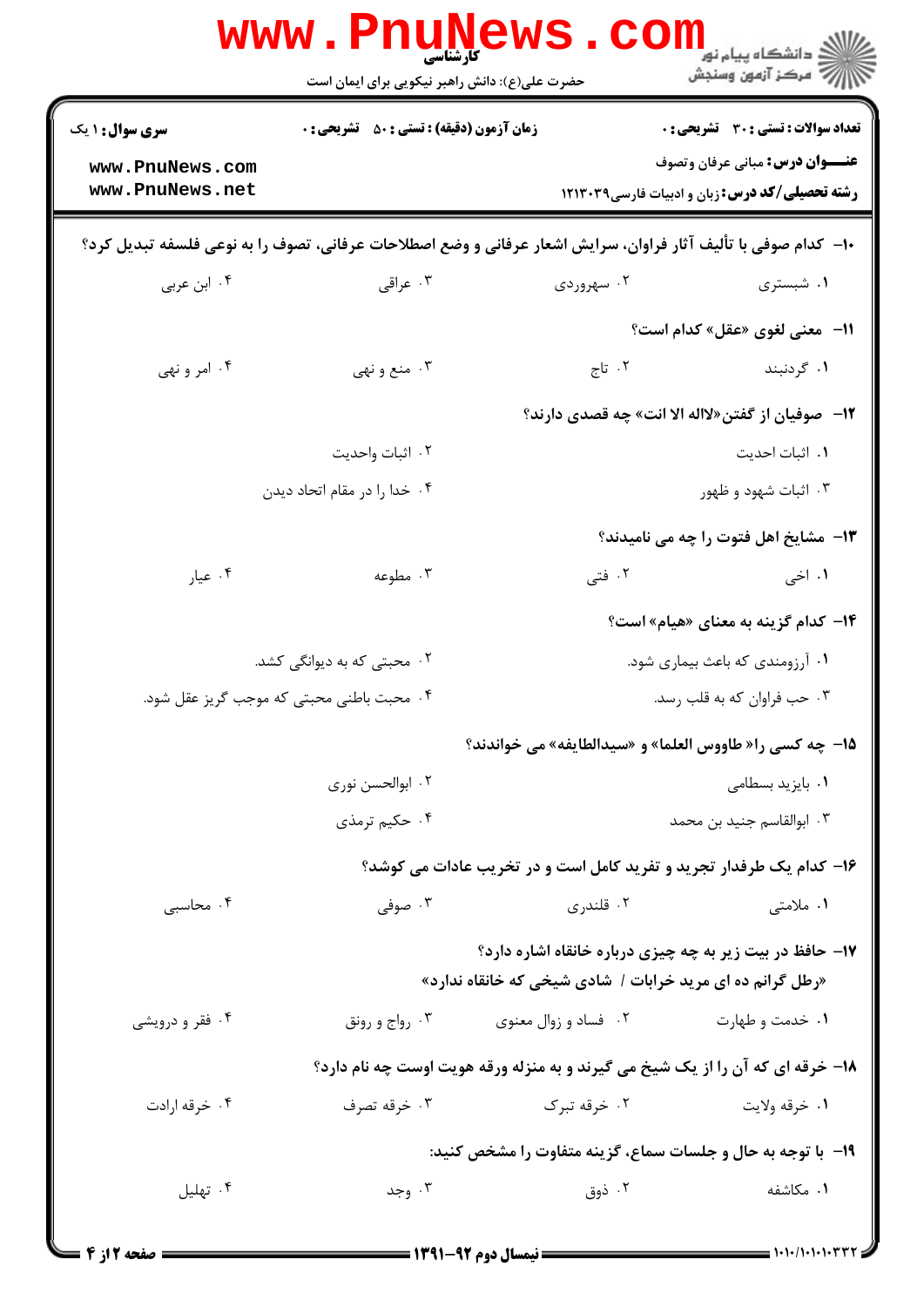| تعداد سوالات : تستى : 30 قشريحى : 0                                                                       |                      | <b>زمان آزمون (دقیقه) : تستی : 50 ٪ تشریحی : 0</b>                          | <b>سری سوال :</b> ۱ یک |  |
|-----------------------------------------------------------------------------------------------------------|----------------------|-----------------------------------------------------------------------------|------------------------|--|
| <b>عنـــوان درس:</b> مبانی عرفان وتصوف                                                                    |                      |                                                                             | www.PnuNews.com        |  |
| <b>رشته تحصیلی/کد درس:</b> زبان و ادبیات فارسی۱۲۱۳۰۳۹                                                     |                      |                                                                             | www.PnuNews.net        |  |
| <b>٢٠</b> - كامل ترين نمونه عرفان «يهود» كدام است؟                                                        |                      |                                                                             |                        |  |
| ۰۱ کاپیلا                                                                                                 | ۰۲ هرمیت             | ۰۳ تلموذ                                                                    | ۰۴ کیالا               |  |
| <b>۲۱- خدایی که در «وداها» معرفی شده کدام است؟</b>                                                        |                      |                                                                             |                        |  |
| ۰۱ نیروانا                                                                                                | ۰۲ شیوا              | ۰۳ براهما                                                                   | ۰۴ سانکهیه             |  |
| ٢٢- نيروانا چيست؟                                                                                         |                      |                                                                             |                        |  |
| ۰۱ رهایی و فنای نفس                                                                                       |                      | ۰۲ معرفت نفس                                                                |                        |  |
| ۰۳ لذت دانش                                                                                               |                      | ۰۴ تحمل مشقت تربيت نفس                                                      |                        |  |
|                                                                                                           |                      | ۲۳– بزرگترین خدمت صوفیه به عالم اسلامی/ انسانی در کدام گزینه آمده است؟      |                        |  |
| ۰۱ احترام به انسانیت                                                                                      |                      | ۰۲ تعلیم عشق و محبت                                                         |                        |  |
| ۰۳ تعدیل مذاهب                                                                                            |                      | ۰۴ رهایی از خود و آزادی از ماسوی الله                                       |                        |  |
| <b>۲۴</b> - بیت زیر به کدام مقوله اشاره دارد؟<br>«چون مرا دیدی خدا را دیده ای / گرد کعبه صدق برگردیده ای» |                      |                                                                             |                        |  |
| ۰۱ بی اعتنایی به هستی                                                                                     | ۰۲ بی اعتنایی به مرگ | ۰۳ درون مداری                                                               | ۰۴ انسان مداری         |  |
| <b>۲۵</b> – اولین شهید عرفان اسلامی کیست؟                                                                 |                      |                                                                             |                        |  |
| ۰۱ سهروردی                                                                                                | ٢. حلاج              | ٠٣ عين القضات                                                               | ۰۴ بايزيد              |  |
| ٢۶− كتاب « اللمع في التصوف» ازكيست؟                                                                       |                      |                                                                             |                        |  |
| ۰۱ ابونصرسراج                                                                                             | ۰۲ منصورحلاج         | ۰۳ ابوبکرشبلی                                                               | ۰۴ جنید بغدادی         |  |
|                                                                                                           |                      | ۲۷- کدام صوفی خراسانی محضر ابوالعباس قصاب و ابوالفضل سرخسی را درک کرده است؟ |                        |  |
| ٠١. ابوالحسن خرقاني                                                                                       | ۰۲ ابوسعید ابی الخیر | ابونصرسراج $\cdot$ ۳                                                        | ۰۴ حمدون قصار          |  |
| <b>۲۸</b> - کدام شخصیت عرفانی به «شیخ ولی تراش» شهرت داشته و در فتنه مغول کشته شده است؟                   |                      |                                                                             |                        |  |
| ٠١ شيخ روزبهان بقلي                                                                                       |                      | ۰۲ شیخ نجم الدین کبری                                                       |                        |  |
| ۰۳ شیخ شهاب الدین سهروردی                                                                                 |                      | ۰۴ شیخ اوحدالدین کرمانی                                                     |                        |  |
| 7٩- نام ديگر «سلسله خواجگان» كدام است؟                                                                    |                      |                                                                             |                        |  |
|                                                                                                           |                      |                                                                             |                        |  |